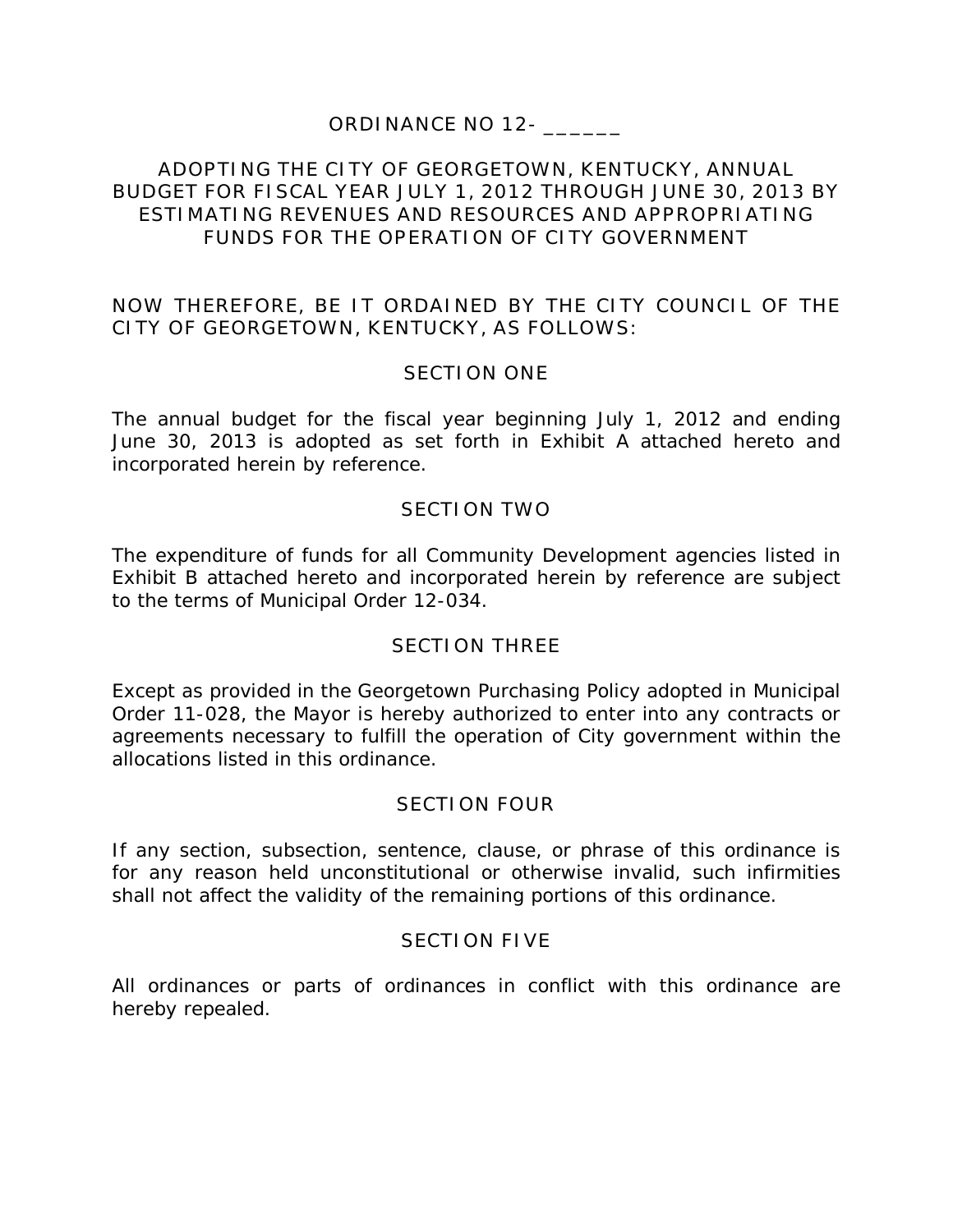## **SECTION SIX**

This ordinance shall take effect after its passage and publication according to law.

PUBLICLY INTRODUCED AND READ FIRST TIME: July 9, 2012 PUBLICLY READ SECOND TIME AND PASSED: July 10, 2012

APPROVED:

Everette L. Varney, Mayor

ATTEST:

Tracie Hoffman, City Clerk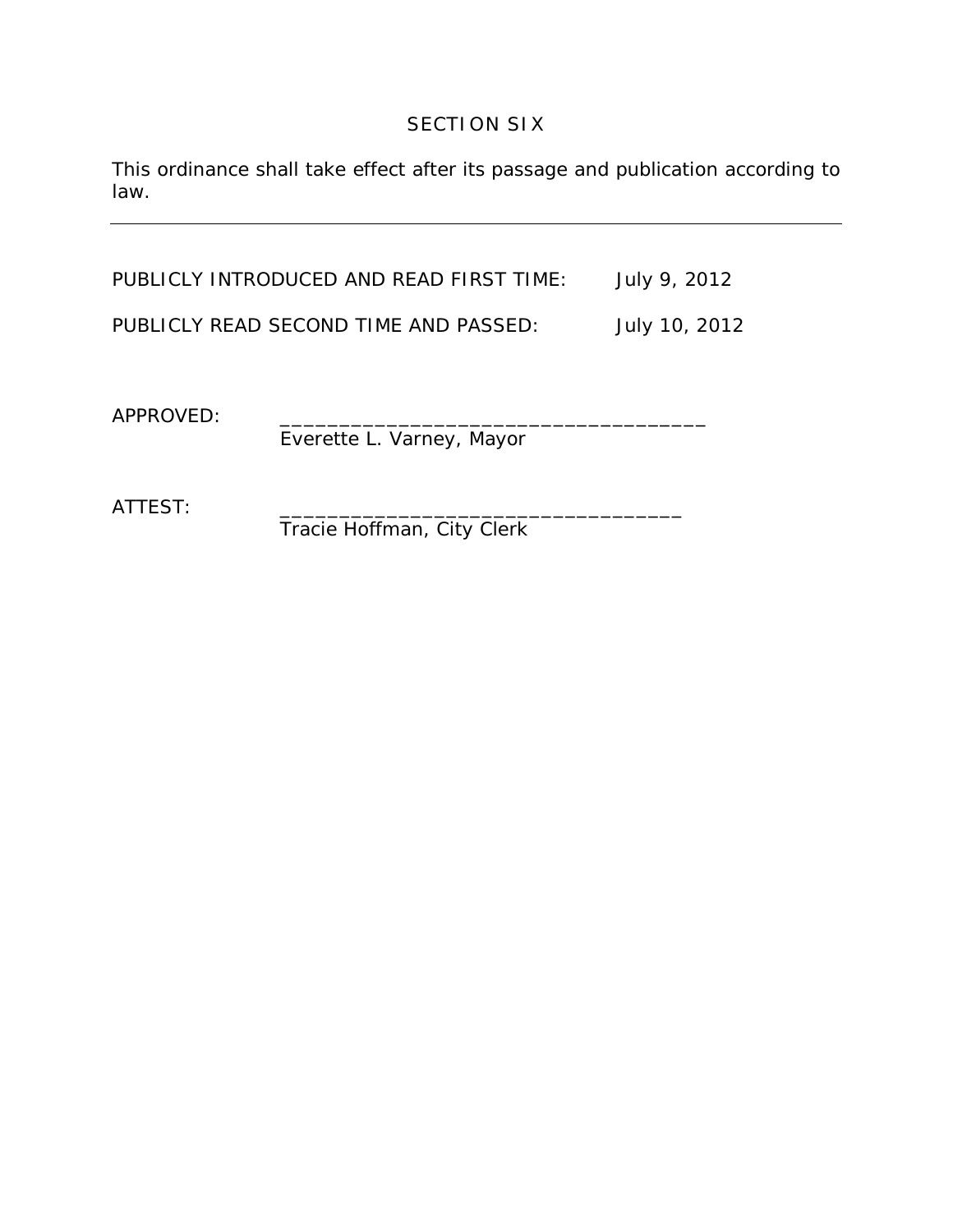#### **ORDINANCE 12-012**

### ADOPTING THE CITY OF GEORGETOWN, KENTUCKY, ANNUAL BUDGET FOR FISCAL YEAR JULY 1, 2012 THROUGH JUNE 30, 2013 BY **ESTIMATING REVENUES AND RESOURCES AND APPROPRIATING FUNDS** FOR THE OPERATION OF CITY GOVERNMENT.

### **SUMMARY**

#### **SECTION ONE**

By summary, the Fiscal Year 2012-2013 Budget of the City of Georgetown is hereby adopted as follows:

#### **GENERAL FUND**

| <b>Estimated Revenues</b>     | S | 17.999,313     |
|-------------------------------|---|----------------|
| <b>Prior Year Revenues</b>    |   | 602.925        |
| <b>Estimated Expenditures</b> |   | (17, 877, 168) |
| <b>Other Financing Uses</b>   |   | (725.070)      |

### **CAPITAL IMPROVEMENT FUND**

| <b>Estimated Expenditures</b> | 2,197,100                     |
|-------------------------------|-------------------------------|
| <b>Other Financing Uses</b>   | $1.01 - 1.0$<br>(2, 197, 100) |

#### **MUNICIPAL AID ROAD FUND**

| <b>Estimated Revenues</b>   | S | 364,000        |
|-----------------------------|---|----------------|
| <b>Prior Year Revenues</b>  |   | 326,500        |
| <b>Other Financing Uses</b> |   | <br>(690, 500) |

# LOCAL GOVERNMENT ECONOMIC ASSISTANCE FUND

| <b>Estimated Revenues</b>   | S. | 8.600    |
|-----------------------------|----|----------|
| <b>Prior Year Revenues</b>  |    | 9.000    |
| <b>Other Financing Uses</b> |    | (17,600) |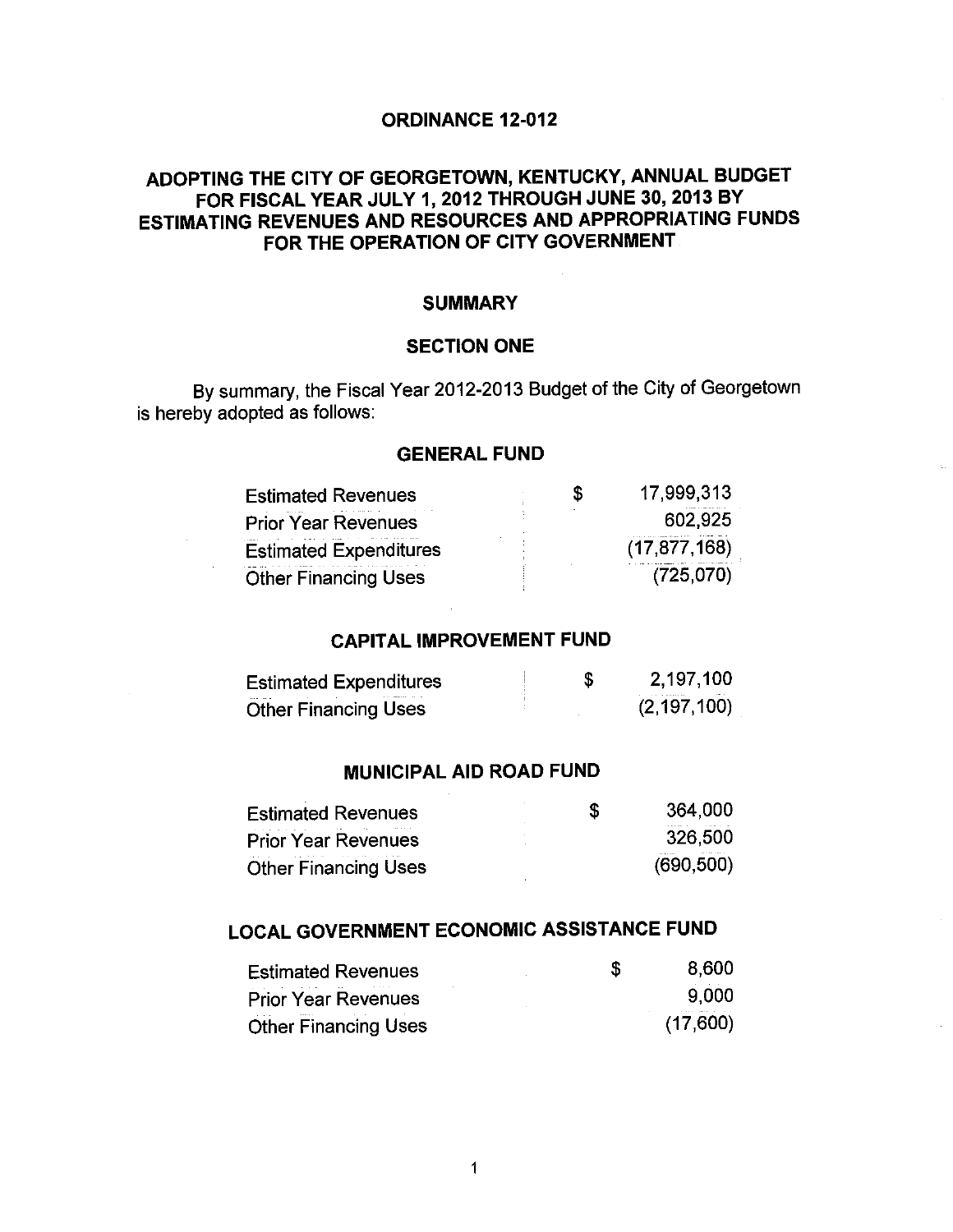# **DRUG FORFEITURE FUND**

 $\bar{\beta}$ 

| <b>Estimated Revenues</b>     | \$<br>118,000   |
|-------------------------------|-----------------|
| <b>Estimated Expenditures</b> | (25,000)        |
| <b>Fund Balance</b>           | (93,000)        |
|                               |                 |
| <b>GRANTS FUND</b>            |                 |
| <b>Estimated Revenues</b>     | \$<br>252,000   |
| <b>Estimated Expenditures</b> | (20,000)        |
| <b>Fund Balance</b>           | (232,000)       |
|                               |                 |
| <b>BUSINESS PARK FUND</b>     |                 |
| <b>Estimated Expenditures</b> | \$<br>61,000    |
| <b>Other Financing Uses</b>   | (61,000)        |
|                               |                 |
| <b>SANITATION FUND</b>        |                 |
|                               |                 |
| <b>Estimated Revenues</b>     | \$<br>1,835,000 |
| <b>Prior Year Revenues</b>    | 224,780         |
| <b>Estimated Expenditures</b> | (1,819,780)     |
| <b>Other Financing Uses</b>   | (240,000)       |
|                               |                 |
| <b>RECYCLING FUND</b>         |                 |
| <b>Estimated Revenues</b>     | \$<br>181,325   |
| <b>Prior Year Revenues</b>    | 57,125          |
| <b>Estimated Expenditures</b> | (238, 450)      |
|                               |                 |
| <b>STORMWATER FUND</b>        |                 |
| <b>Prior Year Revenues</b>    | \$<br>206,900   |
| <b>Estimated Expenditures</b> | (456,900)       |

 $\overline{\phantom{a}}$ 

 $\ddot{\phantom{a}}$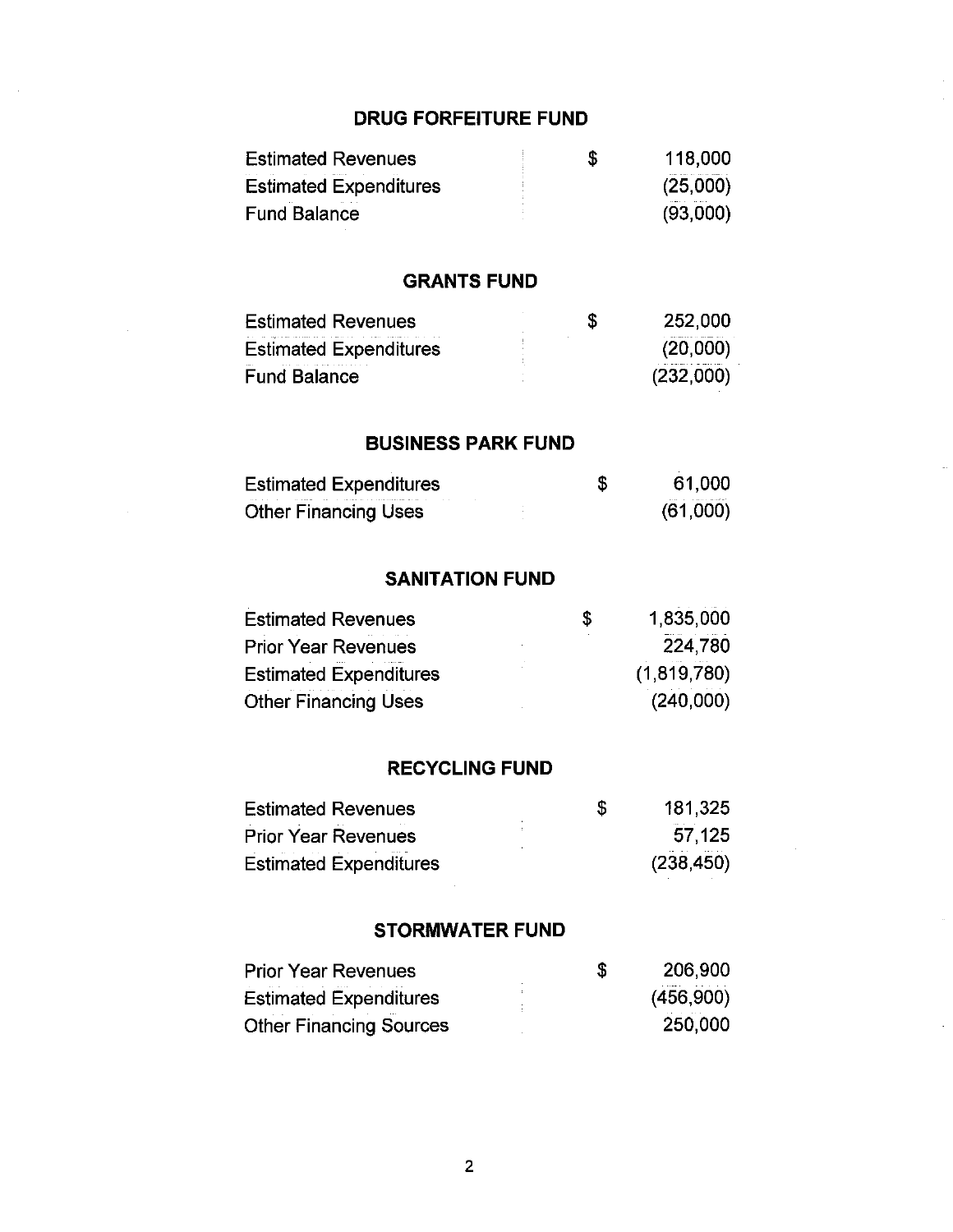#### **LANDFILL FUND**

| <b>Estimated Revenues</b>      | S | 108,500   |
|--------------------------------|---|-----------|
| <b>Estimated Expenditures</b>  |   | (308,900) |
| <b>Other Financing Sources</b> |   | 200,400   |

#### **CEMETERY FUND**

| <b>Estimated Revenues</b>      | S | 282,470    |
|--------------------------------|---|------------|
| <b>Estimated Expenditures</b>  |   | (324, 140) |
| <b>Other Financing Sources</b> |   | 41,670     |

#### **SECTION TWO**

Restricts budget appropriations to community development agencies after September 30, 2012 to require adoption of an interlocal agreement or purchase of service agreement.

#### **SECTION THREE**

Sets authorization to enter into contracts or agreements within the allocations.

The full text of Ordinance 12-012 is available for examination in the City 100 Court Street, Georgetown, KY 40324 or Clerk's Office, at www.georgetownky.gov.

INTRODUCED AND PUBLICLY READ FIRST TIME:

July 9, 2012

July 10, 2012

PUBLICLY READ AND PASSED SECOND TIME:

APPROVED: erette Varney, Mayor **ATTEST:** 

**City Clerk** I racie

3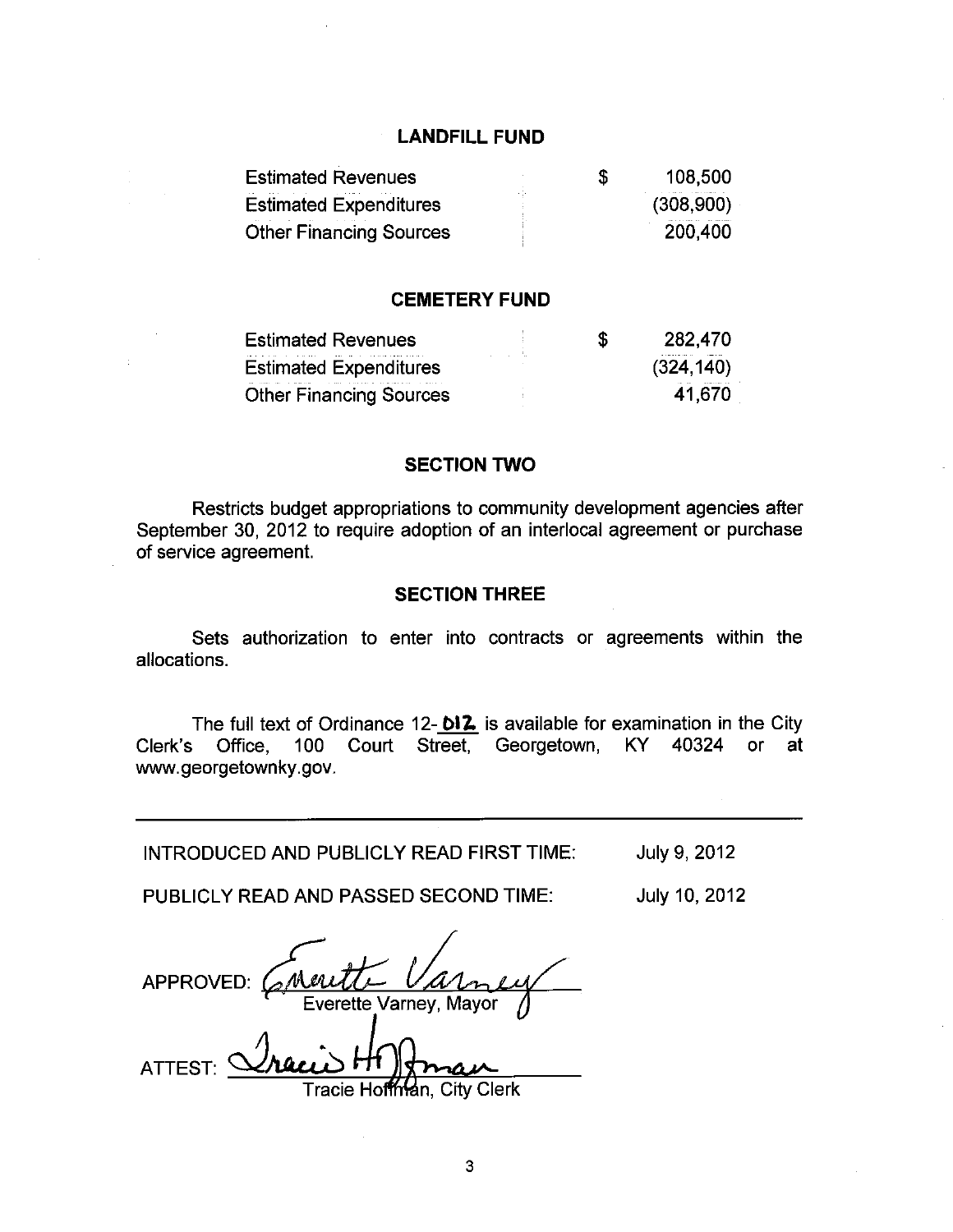I, Logan B. Askew, hereby certify I am an Attorney licensed to practice law in the Commonwealth of Kentucky, my office is located at 100 Court Street, Georgetown, Kentucky 40324. I further certify the foregoing Summary of<br>Ordinance 12-**DI2**, was prepared in accordance with the requirements of KRS<br>83A.060(9), and is a true and accurate summary of the contents of said Ordinance.

ogan B. Askew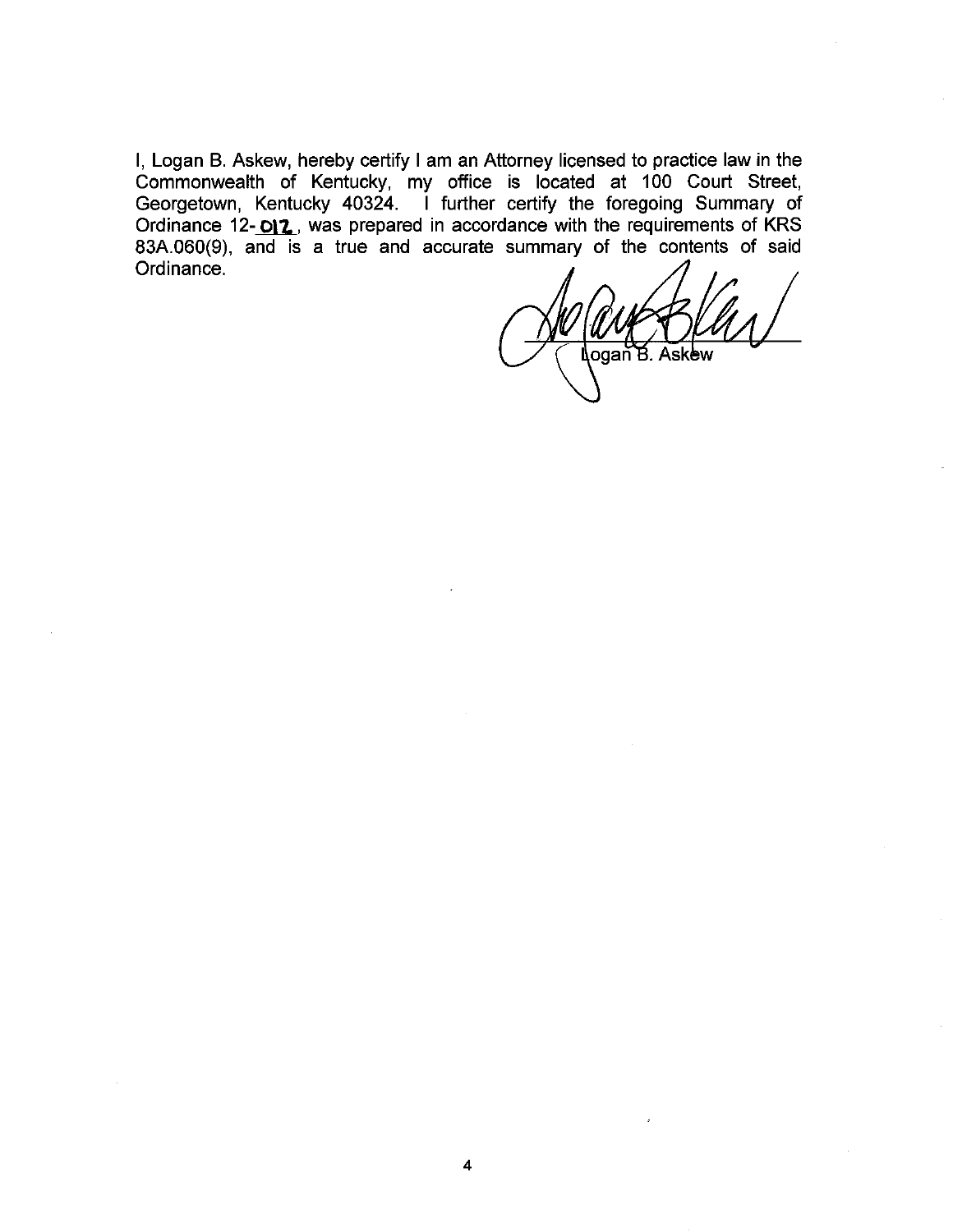EXHIBIT A

 $\frac{1}{2}$ 

**CITY OF GEORGETOWN<br>BUDGET ORDINANCE SUMMARY**<br>FOR THE FISCAL YEAR BEGINNING JULY 1, 2012

|                                                                                                                                                                                                 |                                                                                                                      |                                 |                     | GOVERNMENTAL FUNDS |                           |                   |                                |
|-------------------------------------------------------------------------------------------------------------------------------------------------------------------------------------------------|----------------------------------------------------------------------------------------------------------------------|---------------------------------|---------------------|--------------------|---------------------------|-------------------|--------------------------------|
|                                                                                                                                                                                                 | GENERAL                                                                                                              | <b>IMPROVEMENT</b><br>CAPITAL   | <b>MAP</b>          | <b>LGEA</b>        | <b>FORFEITURE</b><br>DRUG | <b>GRANTS</b>     | <b>BUSINESS</b><br><b>PARK</b> |
| Licenses, fees & permits<br>Charges for service<br>Fines & forfeitures<br>Intergovernmental<br>Interest income<br>Other income<br>Property tax<br>REVENUES:                                     | 13,681,713<br>96,800<br>2,122,100<br>12,700<br>1,894,300<br>145,700<br>46,000<br>ø                                   | $\overline{\phantom{a}}$<br>r.  | \$354,000<br>10,000 | ¢,<br>\$8,600      | 117,000<br>1,000          | \$252,000         | í.<br>÷                        |
| <b>Total Revenue</b>                                                                                                                                                                            | 17,999.313                                                                                                           |                                 | 364,000             | 8.600              | 118,000                   | 252,000           |                                |
| <b>Community Development</b><br>Telecommunications<br><b>Building Inspection</b><br>EXPENDITURES:<br>Administration<br>Public Works<br>City Clerk<br>Utilities<br>Council<br>Police<br>مع<br>تا | 1,273,500<br>1,253,940<br>411,749<br>149,300<br>203,576<br>4,831,440<br>4,668,860<br>3,680,750<br>964,654<br>439,400 |                                 |                     |                    | 25,000                    | 20,000<br>ĭ.<br>ı |                                |
| Capital Outlay<br><b>Debt Service</b>                                                                                                                                                           |                                                                                                                      | 675,000<br>1,522,100            |                     |                    |                           |                   | 61,000                         |
| <b>Total Expenditures</b>                                                                                                                                                                       | $\frac{17,877,168}{6}$                                                                                               | 2,197,100                       |                     |                    | 25,000                    | 20,000            | 61,000                         |
| Excess (Deficiency) of Revenues over<br>Expenditures                                                                                                                                            | 122,145                                                                                                              | (2, 197, 100)                   | 364,000             | 8,600              | 93,000                    | 232,000           | (61,000)                       |
| OTHER FINANCING SOURCES (USES):<br>Transfers from Other Funds<br>Property Sales / Transfers<br>Transfers to Other Funds<br>Net debt proceeds                                                    | (975 070)<br>10,000<br>240,000                                                                                       | 1,000,000<br>600,000<br>597 100 | (690, 500)          | (17,600)           |                           |                   | 61,000<br>t                    |
| Total Other Financing Sources (Uses)                                                                                                                                                            | (725.070)                                                                                                            | 2,197 100                       | (690, 500)          | (17,600)           | f,                        | $\mathbf{I}$      | 61,000                         |
| Net Change in Fund Balance                                                                                                                                                                      | (602, 925)                                                                                                           |                                 | (326, 500)          | (9,000)            | 93,000                    | 232,000           |                                |

Prepared 7/10/2012

Page 1 of 2

 $\ddot{\cdot}$ 

E:\Ryan - FY2013CouncilProp20120331T0 7-2 GovFundsSum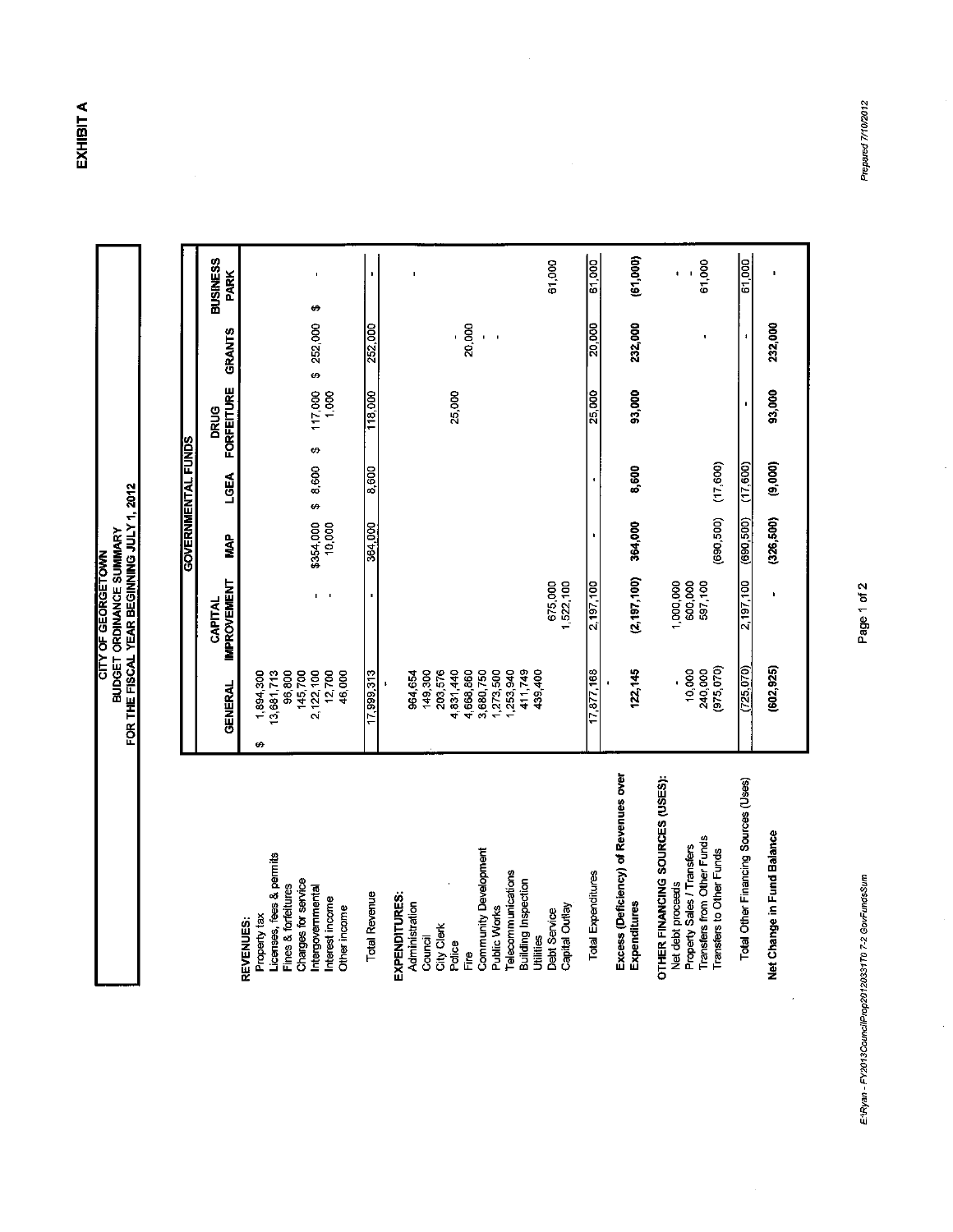EXHIBIT A

**BUDGET ORDINANCE SUMMARY<br>FOR THE YEAR BEGINNING JULY 1, 2012** CITY OF GEORGETOWN

**BUSINESS-TYPE ACTIVITIES** 

| ۰ |
|---|
|   |
|   |
|   |

Licenses, fees & permits Charges for service Intergovernmental Interest income

**Total Revenue** 

EXPENDITURES: Debt Service<br>Capital Outlay Public Works

Total Expenditures

Excess (Deficiency) of Revenues over Expenditures

OTHER FINANCING SOURCES (USES): Property sales<br>Transfers from Other Funds<br>Transfers to Other Funds Net debt proceeds

Total Other Financing Sources (Uses)

Net Change in Fund Balance

E:\Ryan - FY2013CouncilProp20120331T0 7-2 BusFundsSum

ŀ

| SANITATION               | <b>RECYCLING</b>  | WATER<br><b>STORM</b> | ENVIRONMENTAL<br><b>SERVICES</b><br>TOTAL | <b>LANDFILL</b> | <b>CEMETERY</b>               |
|--------------------------|-------------------|-----------------------|-------------------------------------------|-----------------|-------------------------------|
| 120,000<br>1715,000<br>↮ | 119,225<br>62,100 |                       | 119,225<br>120,000<br>1,777,100<br>69     | 108,500<br>÷,   | 215,000<br>500<br>66,970<br>↔ |
| 1,835,000                | 181,325           |                       | 2,016,325                                 | 108,500         | 282.470                       |
| 1,249,780                | 223,450           | 193,900               | 1,667,130                                 | 218700          | 263,340                       |
| 570,000                  | 15,000            | 263,000               | 848,000                                   | 90,200          | 60,800                        |
| 1,819,780                | 238,450           | 456,900               | 2,515,130                                 | 308,900         | 324, 140                      |
| 15,220                   | (57, 125)         | (456, 900)            | (498, 805)                                | (200, 400)      | (41, 670)                     |
| (240,000)                | $\mathbf{I}$      | 250,000               | 10,000                                    |                 | (29,000)<br>70,670            |
| (240,000)                | $\blacksquare$    | 250,000               | 10,000                                    | r               | 41,670                        |
| (224, 780)<br>H          | (57, 125)<br>Ø    | $$$ (206,900)         | (488, 805)                                | z               |                               |

Prepared 7/9/2012

Page 2 of 2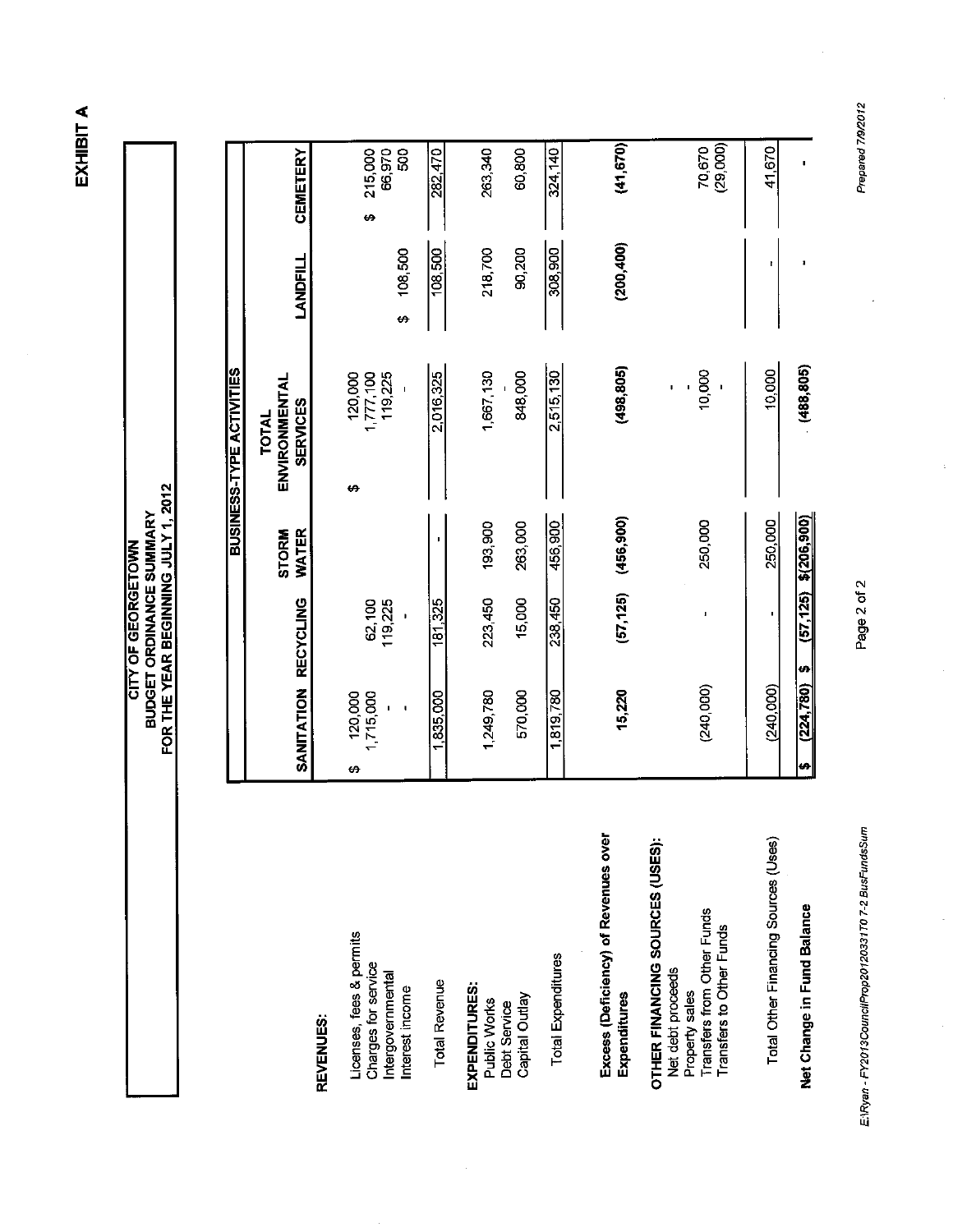| <b>CITY OF GEORGETOWN</b><br><b>COMMUNITY DEVELOPMENT</b><br>FOR THE FISCAL YEAR BEGINNING JULY 1, 2012 |           |  |
|---------------------------------------------------------------------------------------------------------|-----------|--|
|                                                                                                         |           |  |
| <b>ACCOUNT NUMBER</b>                                                                                   | FY 2013   |  |
| 01-19-300.00                                                                                            |           |  |
| <b>REV COMM FEES</b>                                                                                    | 150,000   |  |
| 01-19-403.00                                                                                            |           |  |
| <b>CHAMBER OF COMMERCE</b>                                                                              | 7,900     |  |
| 01-19-404.10                                                                                            |           |  |
| <b>PAVILION</b>                                                                                         | 86,400    |  |
| 01-19-404.20                                                                                            |           |  |
| <b>PARKS &amp; RECREATION</b>                                                                           | 452,000   |  |
| 01-19-404.40<br>YOUTH CENTER                                                                            | 86,450    |  |
|                                                                                                         |           |  |
| 01-19-404.50<br>ED DAVIS LEARNING CENTER                                                                | 90,000    |  |
|                                                                                                         |           |  |
| 01-19-405.5<br><b>SCOTT COUNTY UNITED</b>                                                               | 33,750    |  |
|                                                                                                         |           |  |
| 01-19-406.50<br><b>GEORGETOWN/SC MUSEUM</b>                                                             | 5,000     |  |
| 01-19-407.00                                                                                            |           |  |
| PLANNING AND ZONING                                                                                     | 348,000   |  |
| 01-19-408.00                                                                                            |           |  |
| <b>AMBULANCE</b>                                                                                        | 1,582,150 |  |
| 01-19-408.10                                                                                            |           |  |
| <b>AMBULANCE UTILITIES</b>                                                                              | 11,600    |  |
| 01-19-409.00                                                                                            | 123,700   |  |
| <b>DISASTER &amp; EMERGENCY SERVICES</b>                                                                |           |  |
| 01-19-410.00<br><b>SENIOR CITIZENS</b>                                                                  | 97,000    |  |
|                                                                                                         |           |  |
| 01-19-411.00<br><b>ELECTRICAL INSPECTION</b>                                                            | 127,550   |  |
|                                                                                                         |           |  |
| 01-19-412.00<br><b>ANIMAL SHELTER</b>                                                                   | 218,650   |  |
|                                                                                                         |           |  |

 $\sim$ 

 $\ddot{\phantom{a}}$